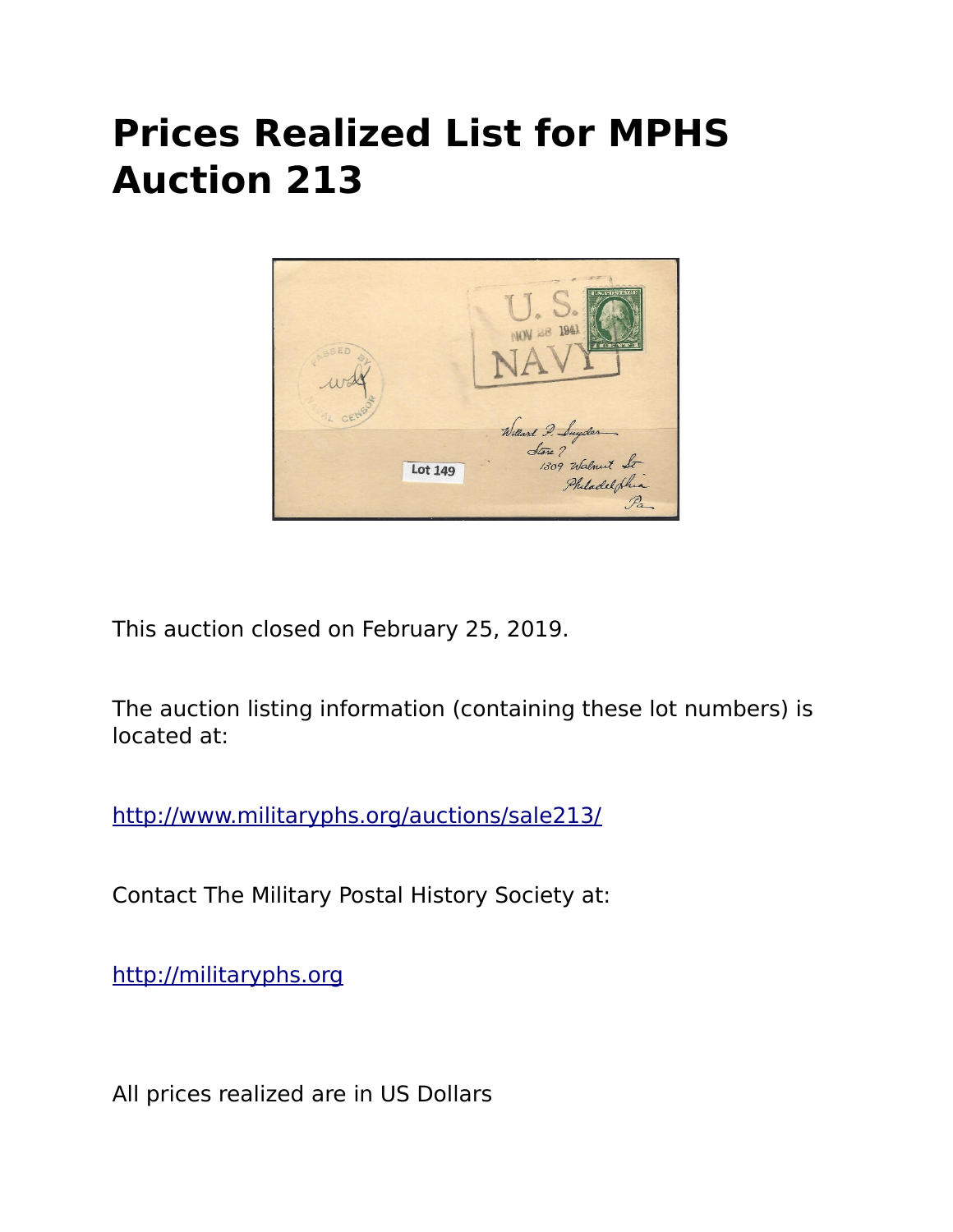|                          |    | lot 1 \$200 lot 26 no            |   | lot 51 no  |   | Lot 147<br>\$15 | Lot 184<br>\$4          | Lot 120<br>\$4        |  |
|--------------------------|----|----------------------------------|---|------------|---|-----------------|-------------------------|-----------------------|--|
| lot <sub>2</sub><br>12.5 |    | lot 27 no                        |   | lot 52 no  |   | lot 148<br>3    | lot 185                 | 5<br>4 Lot $121$      |  |
| lot <sub>3</sub>         |    | 115 $\vert$ lot 28 no            |   | lot 53 no  |   | Lot 153<br>3    |                         | Lot 186 $4$ Lot 122 4 |  |
|                          |    | $lot 4 a 20$ $lot 29 no$         |   | lot 54 \$3 |   | Lot 155<br>\$25 |                         | Lot 187 $4$ Lot 136 9 |  |
| lot 4B                   | 20 | lot 30<br>\$45                   |   | lot 55 4   |   | Lot 160<br>25   | Lot $188 \ 4$ Lot $140$ | 4                     |  |
| lot <sub>5</sub>         | 30 | lot <sub>31</sub>                | 8 | lot 56 no  |   | Lot 161<br>25   | Lot $189 \ 4$ Lot $141$ | 6                     |  |
| lot <sub>6</sub>         | 10 | lot 32 5                         |   | lot 57 no  |   | Lot 162<br>no   | Lot 190 $4$ Lot 142     | 5                     |  |
| Lot 7                    | 10 | lot 33 4                         |   | lot 58 no  |   | Lot 163<br>5    | Lot 191                 | $4$ Lot 146<br>8      |  |
| Lot 8                    | 10 | lot 34 6                         |   | lot 59 no  |   |                 |                         | Lot 198<br>10         |  |
| Lot 9                    | 10 | lot 35 5                         |   | lot 60 no  |   | Lot 167<br>\$4  | Lot 199<br>10           |                       |  |
| Lot 10 10                |    | lot 36 4                         |   | lot 61 no  |   | Lot 168<br>4    | lot 200<br>15           |                       |  |
|                          |    | Lot 11 10 $\vert \vert$ lot 37 4 |   | lot 62 2   |   | Lot $169$<br>4  | lot 206<br>\$5          |                       |  |
| Lot 12 10                |    | lot 38 5                         |   | lot 84 3   |   | Lot 170<br>4    | Lot 207 6               |                       |  |
| Lot $13 \quad 5$         |    | lot 39 4                         |   | lot 89     | 4 | Lot 171<br>4    | lot 208<br>20           |                       |  |
| lot 14 10                |    | lot 40 no                        |   | lot 90 4   |   | Lot 172         | lot 209                 |                       |  |